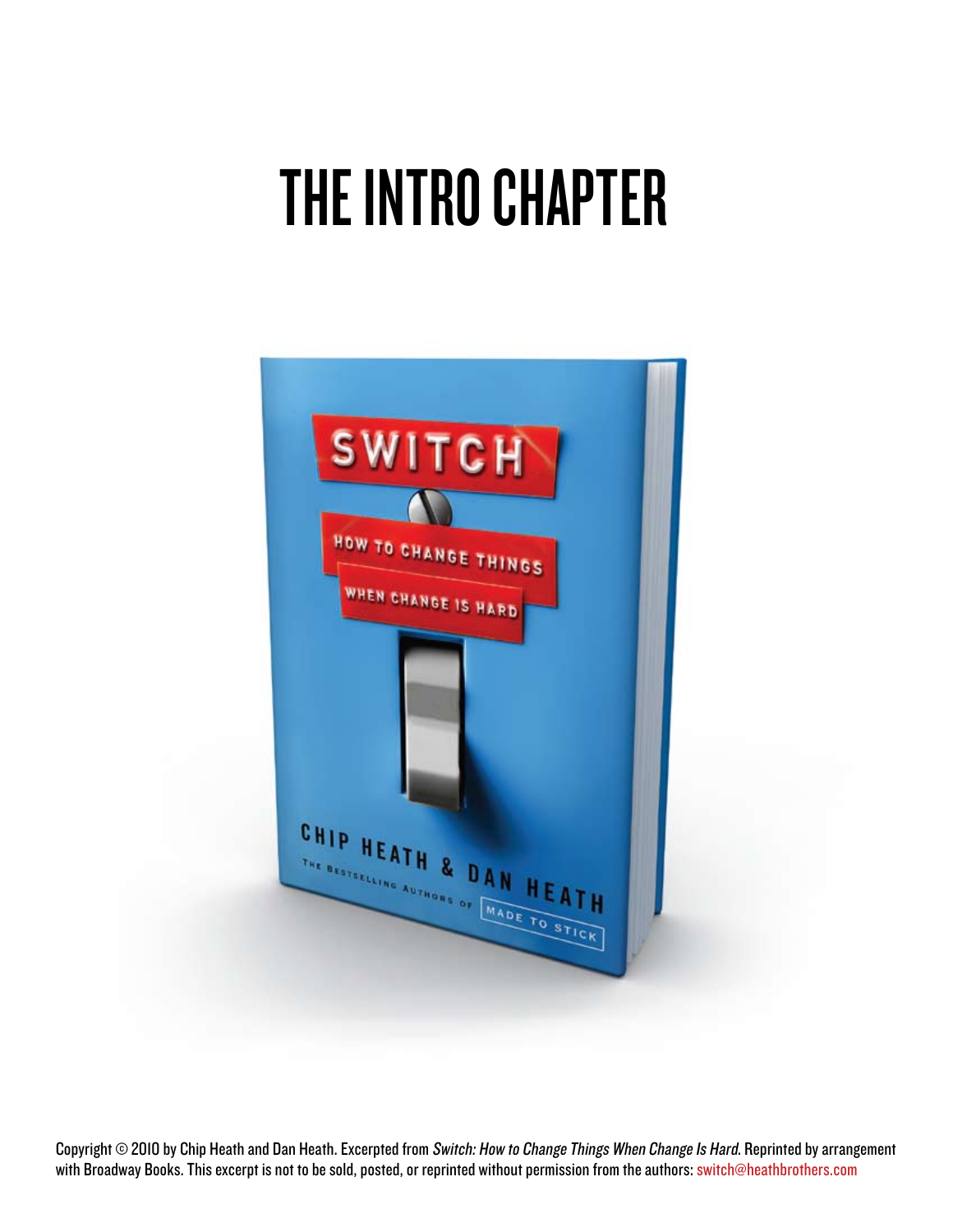# CHAPTER 1: THREE SURPRISES ABOUT CHANGE

1.

One Saturday in 2000, some unsuspecting moviegoers showed up at a suburban theater in Chicago to catch a 1:05 p.m. matinee of Mel Gibson's action flick *Payback.* They were handed a soft drink and a free bucket of popcorn and were asked to stick around after the movie to answer a few questions about the concession stand. These movie fans were unwitting participants in a study of irrational eating behavior.

There was something unusual about the popcorn they received. It was wretched. In fact, it had been carefully engineered to be wretched. It had been popped five days earlier and was so stale that it squeaked when you ate it. One moviegoer later compared it to Styrofoam packing peanuts, and two others, forgetting that they'd received the popcorn for free, demanded their money back.

Some of them got their free popcorn in a medium-size bucket, and others got a large bucket—the sort of huge tub that looks like it might once have been an above-ground swimming pool. Every person got a bucket so there'd be no need to share. The researchers responsible for the study were interested in a simple question: Would the people with bigger buckets eat more?

Both buckets were so big that none of the moviegoers could finish their individual portions. So the actual research question was a bit more specific: Would somebody with a larger inexhaustible supply of popcorn eat more than someone with a smaller inexhaustible supply?

The sneaky researchers weighed the buckets before and after the movie, so they were able to measure precisely how much popcorn each person ate. The results were stunning: People with the large buckets ate 53 percent more popcorn than people with the medium size. That's the equivalent of 173 more calories and approximately 21 extra hand-dips into the bucket.

Brian Wansink, the author of the study, runs the Food and Brand Lab at Cornell University, and he described the results in his book *Mindless Eating:* "We've run other popcorn studies, and the results were always the same, however we tweaked the details. It didn't matter if our moviegoers were in Pennsylvania, Illinois, or Iowa, and it didn't matter what kind of movie was showing; all of our popcorn studies led to the same conclusion. People eat more when you give them a bigger container. Period."

No other theory explains the behavior. These people weren't eating for pleasure. (The popcorn was so stale it squeaked!) They weren't driven by a desire to finish their portion. (Both buckets were too big to finish.) It didn't matter whether they were hungry or full. The equation is unyielding: Bigger container = more eating.

Best of all, people refused to believe the results. After the movie, the researchers told the moviegoers about the two bucket sizes and the findings of their past research. The researchers asked, Do you think you ate more because of the larger size? The majority scoffed at the idea, saying, "Things like that don't trick me," or, "I'm pretty good at knowing when I'm full."

Whoops.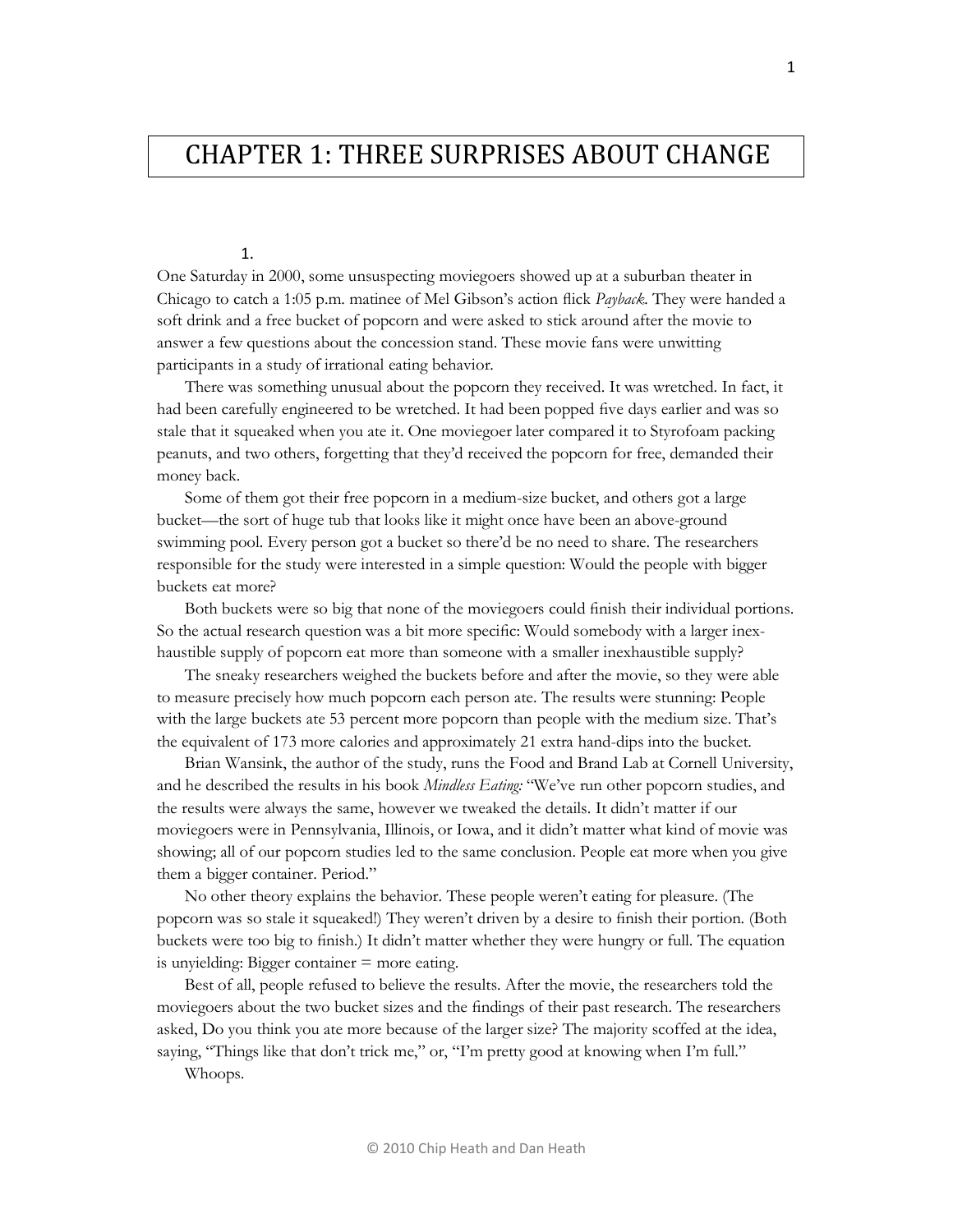2.

Imagine that someone showed you the data from the popcorn-eating study but didn't mention the bucket sizes. On your data summary, you could quickly scan the results and see how much popcorn different people ate—some people ate a little, some ate a lot, and some seemed to be testing the physical limits of the human stomach. Armed with a data set like that, you would find it easy to jump to conclusions. *Some people are Reasonable Snackers, and others are Big Gluttons.* 

A public-health expert, studying that data alongside you, would likely get very worried about the Gluttons. *We need to motivate these people to adopt healthier snacking behaviors! Let's find ways to show them the health hazards of eating so much!* 

But wait a second. If you want people to eat less popcorn, the solution is pretty simple: Give them smaller buckets. You don't have to worry about their knowledge or their attitudes.

You can see how easy it would be to turn an easy change problem (shrinking people's buckets) into a hard change problem (convincing people to think differently). And that's the first surprise about change: What looks like a people problem is often a situation problem.

3.

This is a book to help you change things. We consider change at every level—individual, organizational, and societal. Maybe you want to help your brother beat his gambling addiction. Maybe you need your team at work to act more frugally because of market conditions. Maybe you wish more of your neighbors would bike to work.

Usually these topics are treated separately—there is "change management" advice for executives and "self-help" advice for individuals and "change the world" advice for activists. That's a shame, because all change efforts have something in common: For anything to change, someone has to start acting differently. Your brother has got to stay out of the casino; your employees have got to start booking coach fares. Ultimately, all change efforts boil down to the same mission: Can you get people to start behaving in a new way?

We know what you're thinking—people resist change. But it's not quite that easy. Babies are born every day to parents who, inexplicably, welcome the change. Think about the sheer magnitude of that change! Would anyone agree to work for a boss who'd wake you up twice a night, screaming, for trivial administrative duties? (And what if, every time you wore a new piece of clothing, the boss spit up on it?) Yet people don't resist this massive change—they volunteer for it.

In our lives, we embrace lots of big changes—not only babies, but marriages and new homes and new technologies and new job duties. Meanwhile, other behaviors are maddeningly intractable. Smokers keep smoking and kids grow fatter and your husband can't ever seem to get his dirty shirts into a hamper.

So there are hard changes and easy changes. What distinguishes one from the other? In this book, we argue that successful changes share a common pattern. They require the leader of the change to do three things at once. We've already mentioned one of those three things: To change someone's behavior, you've got to change that person's situation.

The situation isn't the whole game, of course. You can send an alcoholic to rehab, where the new environment will help him go dry. But what happens when he leaves and loses that influence? You might see a boost in productivity from your sales reps when the sales manager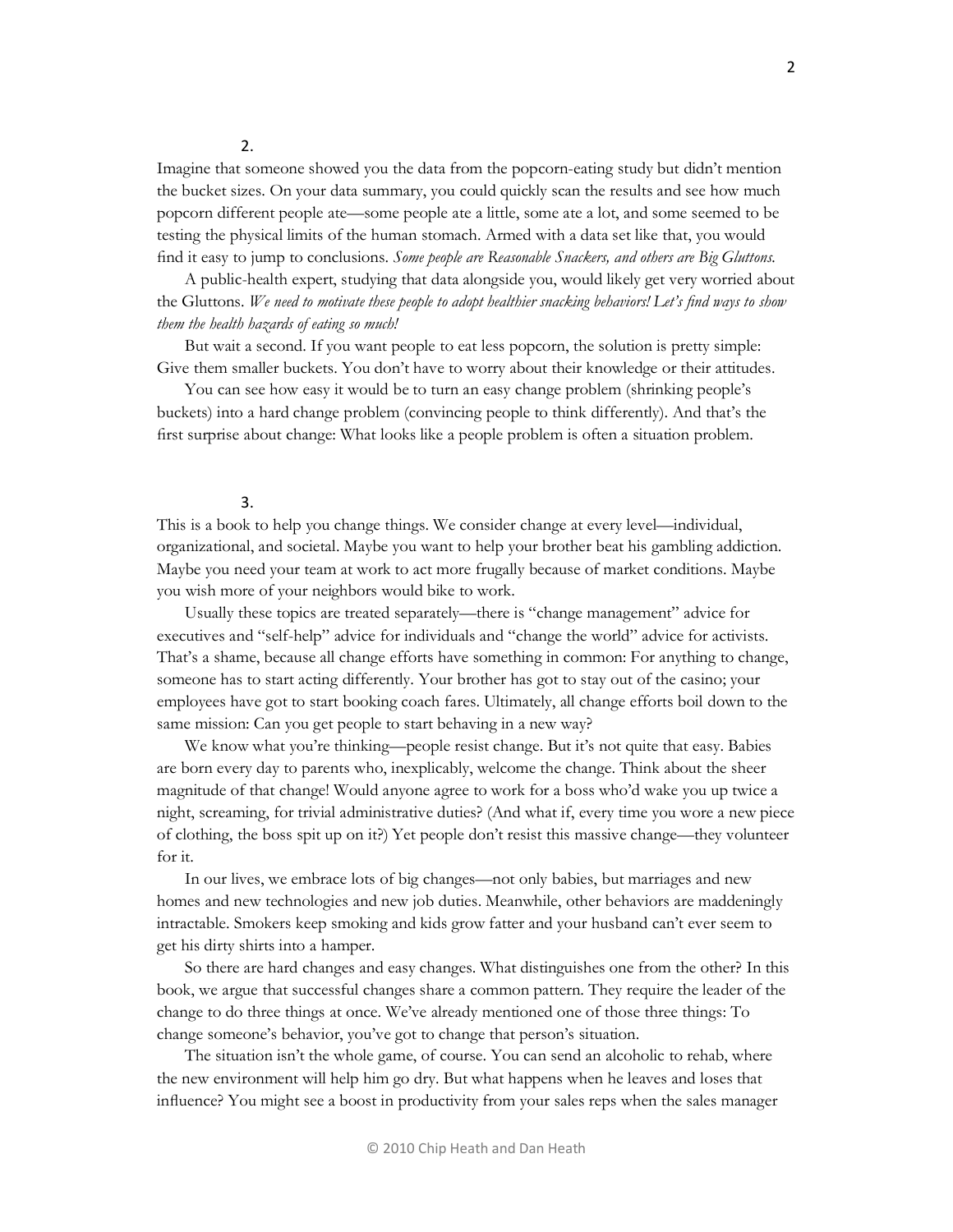shadows them, but what happens afterward when the situation returns to normal? For individuals' behavior to change, you've got to influence not only their environment but their hearts and minds.

The problem is this: Often the heart and mind disagree. Fervently.

#### 4.

Consider the Clocky, an alarm clock invented by an MIT student, Gauri Nanda. It's no ordinary alarm clock—it has wheels. You set it at night, and in the morning when the alarm goes off, it rolls off your nightstand and scurries around the room, forcing you to chase it down. Picture the scene: You're crawling around the bedroom in your underwear, stalking and cursing a runaway clock.

Clocky ensures that you won't snooze-button your way to disaster. And apparently that's a common fear, since about 35,000 units were purchased, at \$50 each, in Clocky's first two years on the market (despite minimal marketing).

The success of this invention reveals a lot about human psychology. What it shows, fundamentally, is that we are schizophrenic. Part of us—our rational side—wants to get up at 5:45 a.m., allowing ourselves plenty of time for a quick jog before we leave for the office. The other part of us—the emotional side— wakes up in the darkness of the early morning, snoozing inside a warm cocoon of sheets and blankets, and wants nothing in the world so much as a few more minutes of sleep. If, like us, your emotional side tends to win these internal debates, then you might be a potential Clocky customer. The beauty of the device is that it allows your rational side to outsmart your emotional side. It's simply impossible to stay cuddled up under the covers when a rogue alarm clock is rolling around your room.

Let's be blunt here: Clocky is not a product for a sane species. If Spock wants to get up at 5:45 a.m., he'll just get up. No drama required.

Our built-in schizophrenia is a deeply weird thing, but we don't think much about it because we're so used to it. When we kick off a new diet, we toss the Cheetos and Oreos out of the pantry, because our rational side knows that when our emotional side gets a craving, there's no hope of self-control. The only option is to remove the temptation altogether. (For the record, some MIT student will make a fortune designing Cheetos that scurry away from people when they're on a diet.)

The unavoidable conclusion is this: Your brain isn't of one mind.

The conventional wisdom in psychology, in fact, is that the brain has two independent systems at work at all times. First, there's what we called the emotional side. It's the part of you that is instinctive, that feels pain and pleasure. Second, there's the rational side, also known as the reflective or conscious system. It's the part of you that deliberates and analyzes and looks into the future.

In the past few decades, psychologists have learned a lot about these two systems, but of course mankind has always been aware of the tension. Plato said that in our heads we have a rational charioteer who has to rein in an unruly horse that "barely yields to horsewhip and goad combined." Freud wrote about the selfish id and the conscientious superego (and also about the ego, which mediates between them). More recently, behavioral economists dubbed the two systems the Planner and the Doer.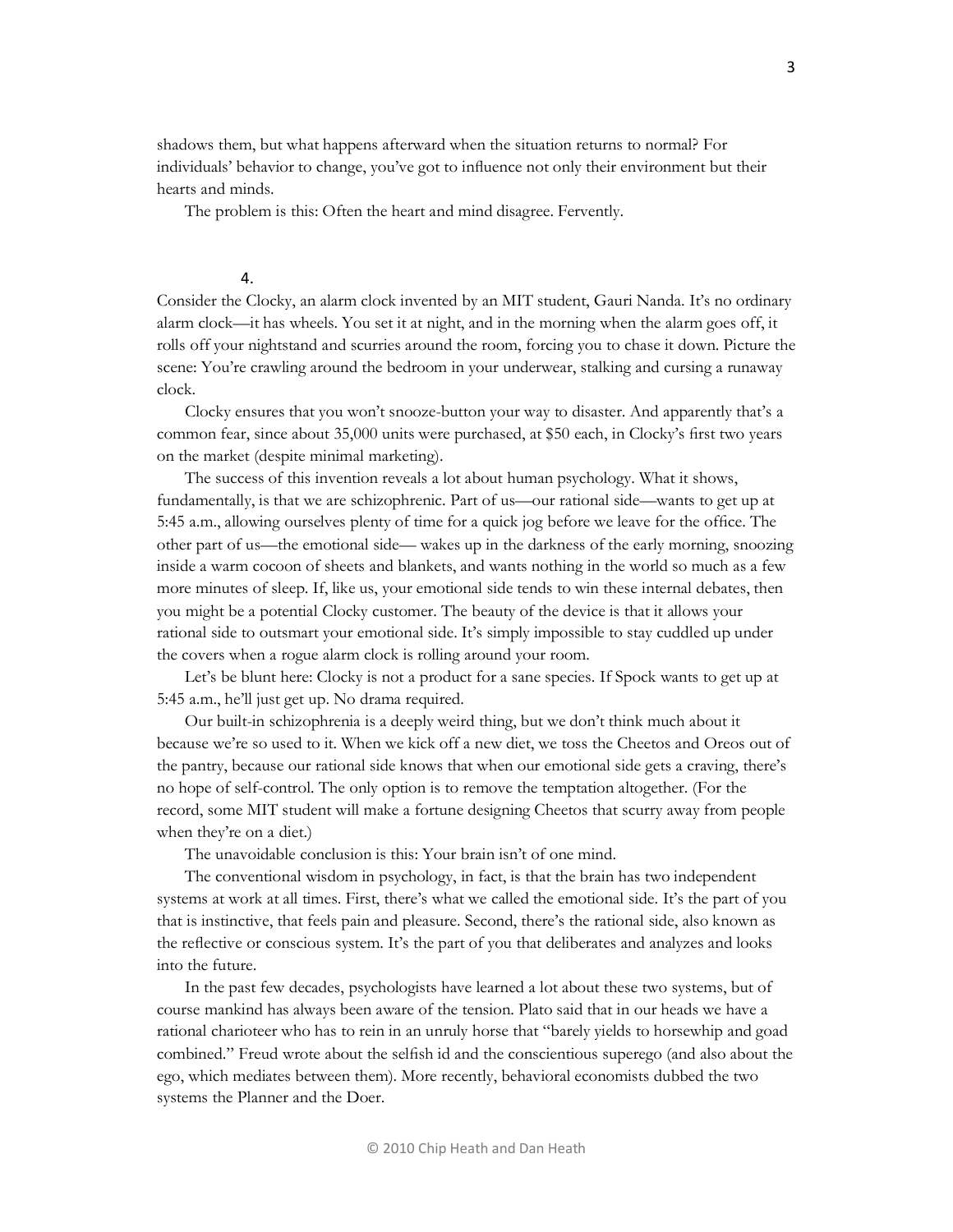But, to us, the duo's tension is captured best by an analogy used by University of Virginia psychologist Jonathan Haidt in his wonderful book *The Happiness Hypothesis.* Haidt says that our emotional side is an Elephant and our rational side is its Rider. Perched atop the Elephant, the Rider holds the reins and seems to be the leader. But the Rider's control is precarious because the Rider is so small relative to the Elephant. Anytime the six-ton Elephant and the Rider disagree about which direction to go, the Rider is going to lose. He's completely overmatched.

Most of us are all too familiar with situations in which our Elephant overpowers our Rider. You've experienced this if you've ever slept in, overeaten, dialed up your ex at midnight, procrastinated, tried to quit smoking and failed, skipped the gym, gotten angry and said something you regretted, abandoned your Spanish or piano lessons, refused to speak up in a meeting because you were scared, and so on. Good thing no one is keeping score.

The weakness of the Elephant, our emotional and instinctive side, is clear: It's lazy and skittish, often looking for the quick payoff (ice cream cone) over the long-term payoff (being thin). When change efforts fail, it's usually the Elephant's fault, since the kinds of change we want typically involve short-term sacrifices for long-term payoffs. (We cut back on expenses today to yield a better balance sheet next year. We avoid ice cream today for a better body next year.) Changes often fail because the Rider simply can't keep the Elephant on the road long enough to reach the destination.

The Elephant's hunger for instant gratification is the opposite of the Rider's strength, which is the ability to think long-term, to plan, to think beyond the moment (all those things that your pet can't do).

But what may surprise you is that the Elephant also has enormous strengths and that the Rider has crippling weaknesses. The Elephant isn't always the bad guy. Emotion is the Elephant's turf—love and compassion and sympathy and loyalty. That fierce instinct you have to protect your kids against harm—that's the Elephant. That spine-stiffening you feel when you need to stand up for yourself—that's the Elephant.

And even more important if you're contemplating a change, the Elephant is the one who gets things done. To make progress toward a goal, whether it's noble or crass, requires the energy and drive of the Elephant. And this strength is the mirror image of the Rider's great weakness: spinning his wheels. The Rider tends to overanalyze and overthink things. Chances are, you know people with Rider problems: your friend who can agonize for twenty minutes about what to eat for dinner; your colleague who can brainstorm about new ideas for hours but can't ever seem to make a decision.

If you want to change things, you've got to appeal to both. The Rider provides the planning and direction, and the Elephant provides the energy. So if you reach the Riders of your team but not the Elephants, team members will have understanding without motivation. If you reach their Elephants but not their Riders, they'll have passion without direction. In both cases, the flaws can be paralyzing. A reluctant Elephant and a wheel-spinning Rider can both ensure that nothing changes. But when Elephants and Riders move together, change can come easily.

#### 5.

When Rider and Elephant disagree about which way to move, you've got a problem. The Rider can get his way temporarily—he can tug on the reins hard enough to get the Elephant to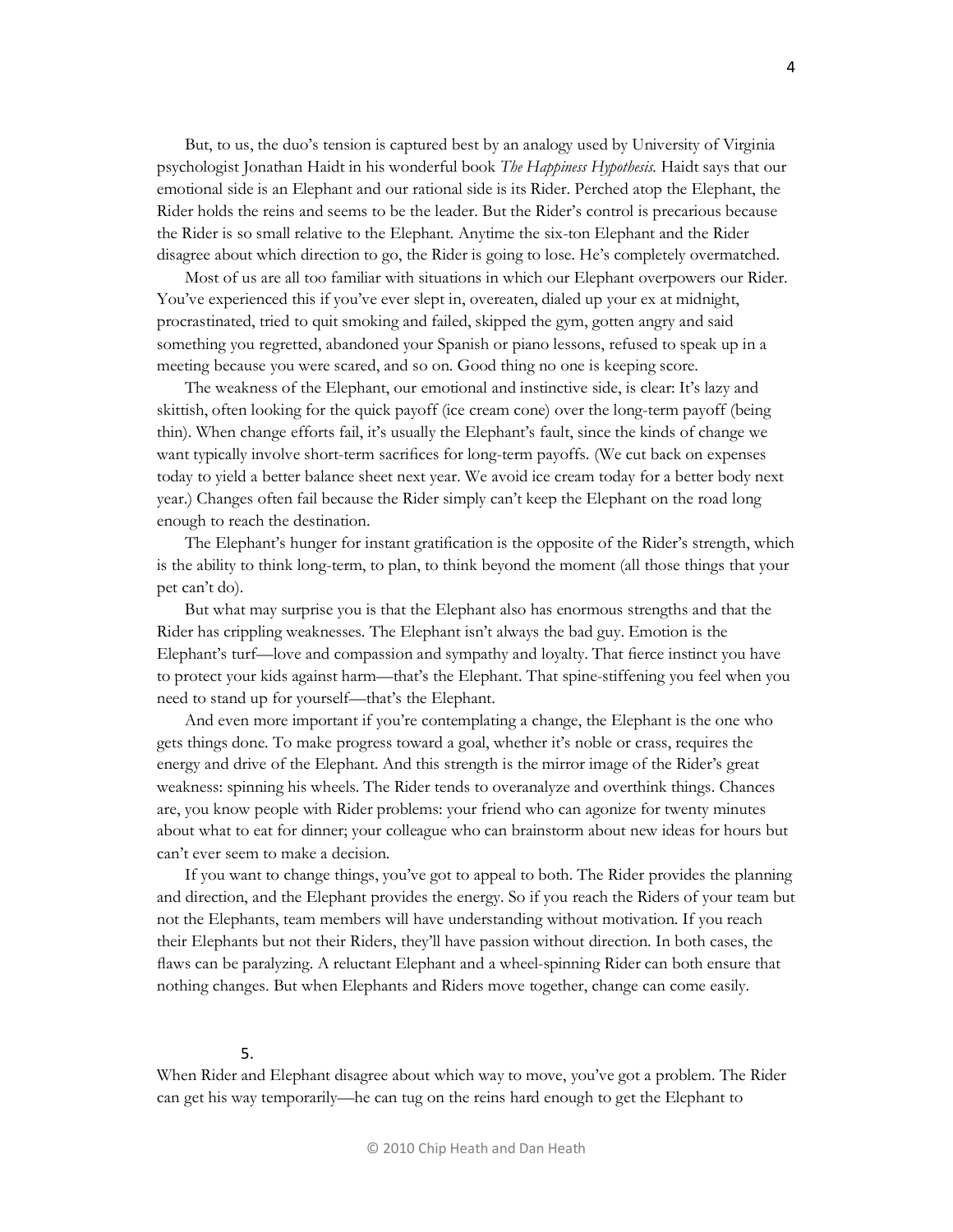submit. (Anytime you use willpower you're doing exactly that.) But the Rider can't win a tug-of-war with a huge animal for long. He simply gets exhausted.

To see this point more clearly, consider the behavior of some college students who participated in a study about "food perception" (or so they were told). They reported to the lab a bit hungry; they'd been asked not to eat for at least three hours beforehand. They were led to a room that smelled amazing— the researchers had just baked chocolate-chip cookies. On a table in the center of the room were two bowls. One held a sampling of chocolates, along with the warm, fresh-baked chocolate-chip cookies they'd smelled. The other bowl held a bunch of radishes.

The researchers had prepped a cover story: We've selected chocolates and radishes because they have highly distinctive tastes. Tomorrow, we'll contact you and ask about your memory of the taste sensations you experienced while eating them.

Half the participants were asked to eat two or three cookies and some chocolate candies, but no radishes. The other half were asked to eat at least two or three radishes, but no cookies. While they ate, the researchers left the room, intending, rather sadistically, to induce temptation: They wanted those poor radish-eaters to sit there, alone, nibbling on rabbit food, glancing enviously at the fresh-baked cookies. (It probably goes without saying that the cookie-eaters experienced no great struggle in resisting the radishes.) Despite the temptation, all participants ate what they were asked to eat, and none of the radish-eaters snuck a cookie. That's willpower at work.

At that point, the "taste study" was officially over, and another group of researchers entered with a second, supposedly unrelated study: We're trying to find who's better at solving problems, college students or high school students. This framing was intended to get the college students to puff out their chests and take the forthcoming task seriously.

The college students were presented with a series of puzzles that required them to trace a complicated geometric shape without retracing any lines and without lifting their pencils from the paper. They were given multiple sheets of paper so they could try over and over. In reality, the puzzles were designed to be unsolvable. The researchers wanted to see how long the college students would persist in a difficult, frustrating task before they finally gave up.

The "untempted" students, who had not had to resist eating the chocolate-chip cookies, spent 19 minutes on the task, making 34 well-intentioned attempts to solve the problem.

The radish-eaters were less persistent. They gave up after only 8 minutes—less than half the time spent by the cookie-eaters—and they managed only 19 solution attempts. Why did they quit so easily?

The answer may surprise you: They ran out of self-control. In studies like this one, psychologists have discovered that self-control is an exhaustible resource. It's like doing bench presses at the gym. The first one is easy, when your muscles are fresh. But with each additional repetition, your muscles get more exhausted, until you can't lift the bar again. The radish-eaters had drained their self-control by resisting the cookies. So when their Elephants, inevitably, started complaining about the puzzle task—*it's too hard, it's no fun, we're no good at this*—their Riders didn't have enough strength to yank on the reins for more than 8 minutes. Meanwhile, the cookie-eaters had a fresh, untaxed Rider, who fought off the Elephant for 19 minutes.

*Self-control is an exhaustible resource.* This is a crucial realization, because when we talk about "self-control," we don't mean the narrow sense of the word, as in the willpower needed to fight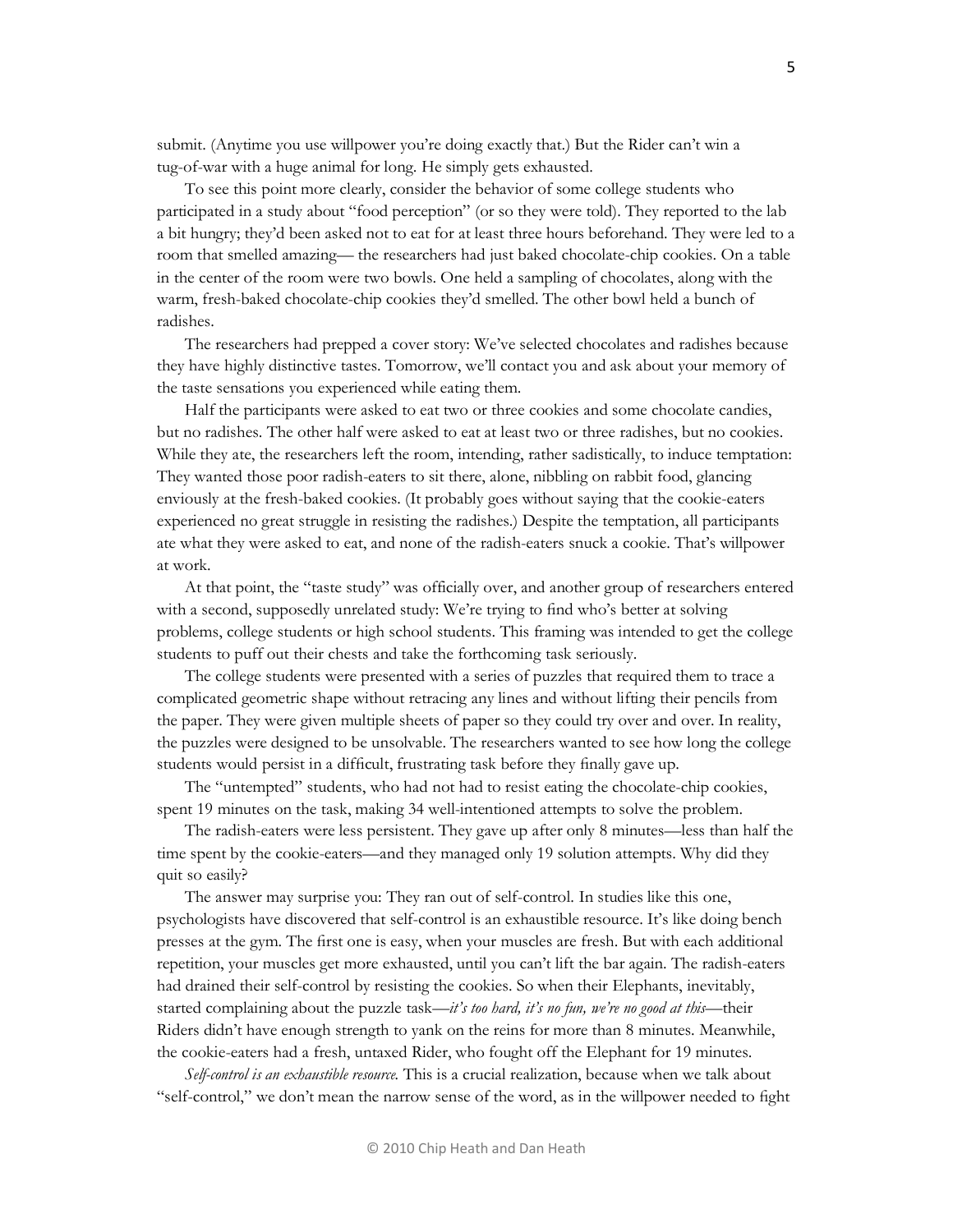vice (smokes, cookies, alcohol). We're talking about a broader kind of self-supervision. Think of the way your mind works when you're giving negative feedback to an employee, or assembling a new bookshelf, or learning a new dance. You are careful and deliberate with your words or movements. It feels like there's a supervisor on duty. That's self-control, too.

Contrast that with all the situations in which your behavior doesn't feel "supervised"—for instance, the sensation while you're driving that you can't remember the last few miles of road, or the easy, unthinking way you take a shower or make your morning coffee. Much of our daily behavior, in fact, is more automatic than supervised, and that's a good thing because the supervised behavior is the hard stuff. It's draining.

Dozens of studies have demonstrated the exhausting nature of self-supervision. For instance, people who were asked to make tricky choices and trade-offs—such as setting up a wedding registry or ordering a new computer—were worse at focusing and solving problems than others who hadn't made the tough choices. In one study, some people were asked to restrain their emotions while watching a sad movie about sick animals. Afterward, they exhibited less physical endurance than others who'd let the tears flow freely. The research shows that we burn up self-control in a wide variety of situations: managing the impression we're making on others; coping with fears; controlling our spending; trying to focus on simple instructions such as "Don't think of a white bear"; and many, many others.

Here's why this matters for change: When people try to change things, they're usually tinkering with behaviors that have become automatic, and changing those behaviors requires careful supervision by the Rider. The bigger the change you're suggesting, the more it will sap people's self-control.

And when people exhaust their self-control, what they're exhausting are the mental muscles needed to think creatively, to focus, to inhibit their impulses, and to persist in the face of frustration or failure. In other words, they're exhausting precisely the mental muscles needed to make a big change.

So when you hear people say that change is hard because people are lazy or resistant, that's just flat wrong. In fact, the opposite is true: Change is hard because people wear themselves out. And that's the second surprise about change: What looks like laziness is often exhaustion.

### 6.

Jon Stegner believed the company he worked for, a large manufacturer, was wasting vast sums of money. "I thought we had an opportunity to drive down purchasing costs not by 2 percent but by something on the order of \$1 billion over the next five years," said Stegner, who is quoted in John Kotter and Dan Cohen's essential book *The Heart of Change.* 

To reap these savings, a big process shift would be required, and for that shift to occur, Stegner knew that he'd have to convince his bosses. He also knew that they'd never embrace such a big shift unless they believed in the opportunity, and for the most part, they didn't.

Seeking a compelling example of the company's poor purchasing habits, Stegner assigned a summer student intern to investigate a single item—work gloves, which workers in most of the company's factories wore. The student embarked on a mission to identify all the types of gloves used in all the company's factories and then trace back what the company was paying for them.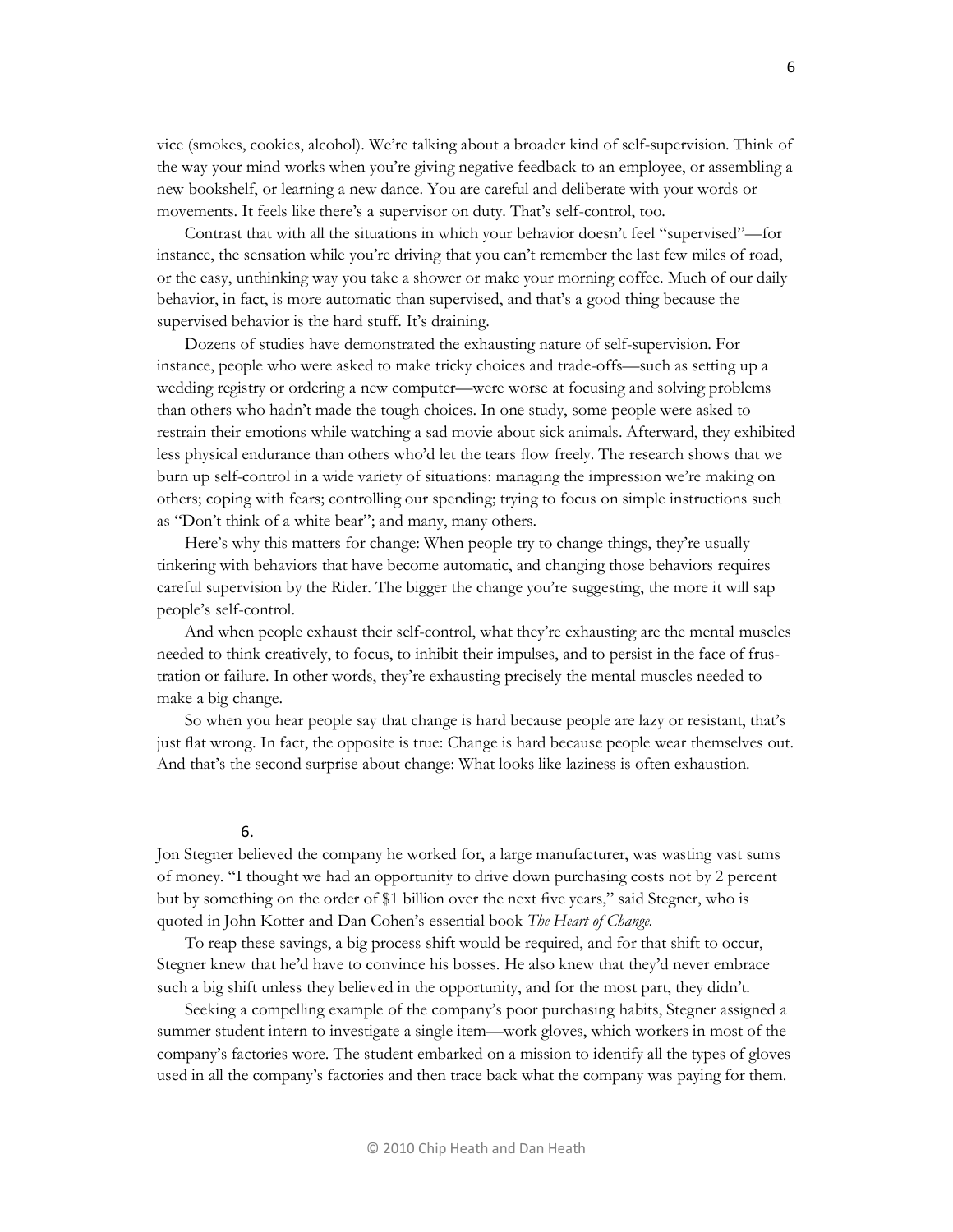The intrepid intern soon reported that the factories were purchasing 424 different kinds of gloves! Furthermore, they were using different glove suppliers, and they were all negotiating their own prices. The same pair of gloves that cost \$5 at one factory might cost \$17 at another.

At Stegner's request, the student collected a specimen of every one of the 424 different types of gloves and tagged each with the price paid. Then all the gloves were gathered up, brought to the boardroom, and piled up on the conference table. Stegner invited all the division presidents to come visit the Glove Shrine. He recalled the scene:

What they saw was a large expensive table, normally clean or with a few papers, now stacked high with gloves. Each of our executives stared at this display for a minute. Then each said something like, "We really buy all these different kinds of gloves?" Well, as a matter of fact, yes we do. "Really?" Yes, really. Then they walked around the table.... They could see the prices. They looked at two gloves that seemed exactly alike, yet one was marked \$3.22 and the other \$10.55. It's a rare event when these people don't have anything to say. But that day, they just stood with their mouths gaping.

The gloves exhibit soon became a traveling road show, visiting dozens of plants. The reaction was visceral: *This is crazy. We're crazy. And we've got to make sure this stops happening.* Soon Stegner had exactly the mandate for change that he'd sought. The company changed its purchasing process and saved a great deal of money. This was exactly the happy ending everyone wanted (except, of course, for the glove salesmen who'd managed to sell the \$5 gloves for \$17).

### 7.

Let's be honest: Most of us would not have tried what Stegner did. It would have been so easy, so natural, to make a presentation that spoke only to the Rider. Think of the possibilities: the spreadsheets, the savings data, the cost-cutting protocols, the recommendations for supplier consolidation, the exquisite logic for central purchasing. You could have created a 12-tabbed Microsoft Excel spreadsheet that would have made a tax accountant weep with joy. But instead of doing any of that, Stegner dumped a bunch of gloves on a table and invited his bosses to see them.

If there is such a thing as white-collar courage, surely this was an instance.

Stegner knew that if things were going to change, he had to get his colleagues' Elephants on his side. If he had made an analytical appeal, he probably would have gotten some supportive nods, and the execs might have requested a follow-up meeting six weeks later (and then rescheduled it). The analytical case was compelling—by itself, it might have convinced Stegner's colleagues that overhauling the purchasing system would be an important thing to do . . . next year.

Remember that if you reach your colleagues' Riders but not their Elephants, they will have direction without motivation. Maybe their Riders will drag the Elephant down the road for a while, but as we've seen, that effort can't last long.

Once you break through to *feeling*, though, things change. Stegner delivered a jolt to his colleagues. First, they thought to themselves, *We're crazy!* Then they thought, *We can fix this.*  Everyone could think of a few things to try to fix the glove problem— and by extension the ordering process as a whole. That got their Elephants fired up to move.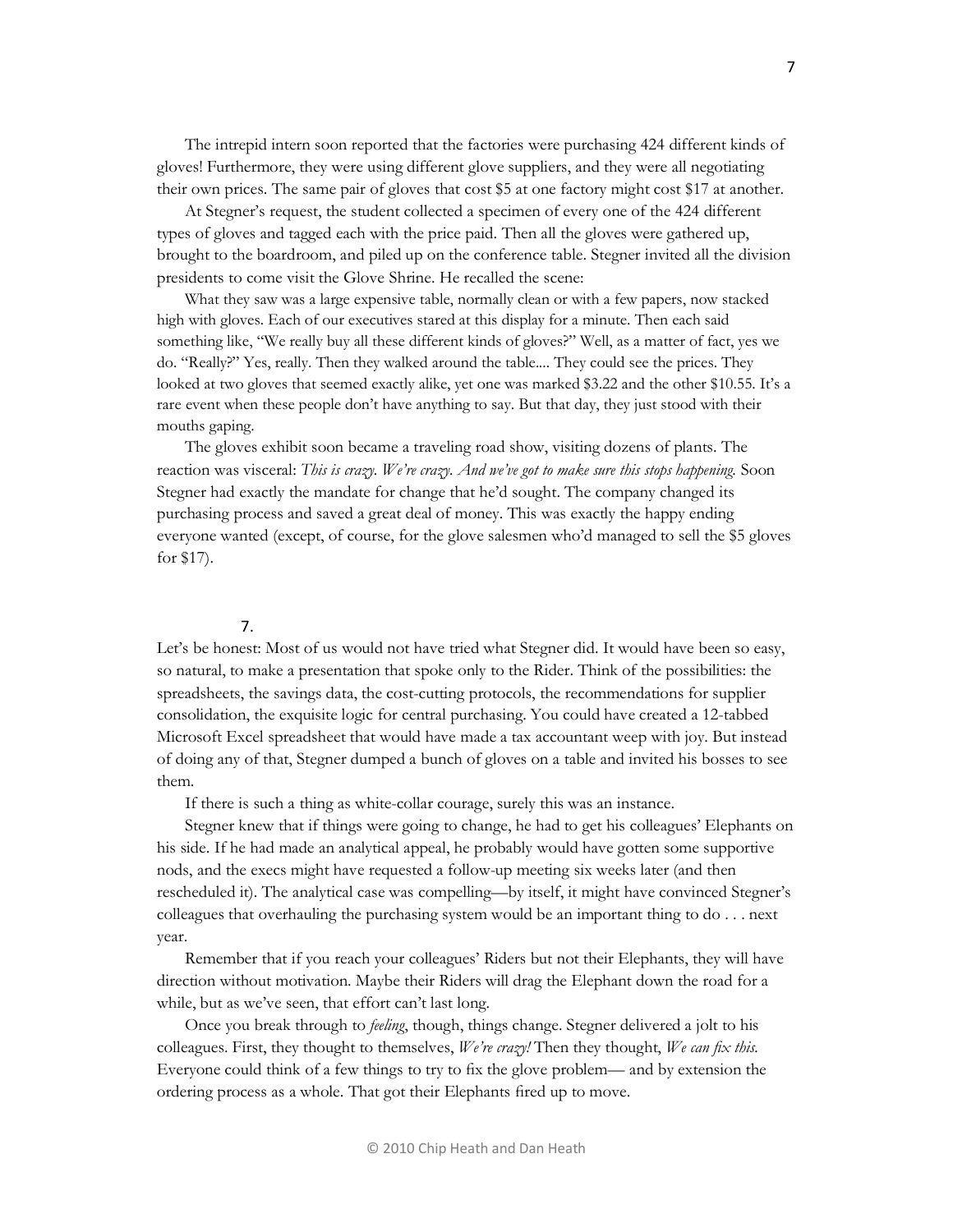We don't expect potential billion-dollar change stories to come dressed up like this. The change effort was led by a single employee, with the able help of a summer intern. It focused on a single product. The scope of the presentation didn't correspond in any way to the scope of the proposal. Yet Stegner's strategy worked.

That's the power of speaking to both the Rider and the Elephant.

### 8.

It's true that an unmotivated Elephant can doom a change effort, but let's not forget that the Rider has his own issues. He's a navel-gazer, an analyzer, a wheel-spinner. If the Rider isn't sure exactly what direction to go, he tends to lead the Elephant in circles. And as we'll see, that tendency explains the third and final surprise about change: What looks like resistance is often a lack of clarity.

Two health researchers, Steve Booth-Butterfield and Bill Reger, professors at West Virginia University, were contemplating ways to persuade people to eat a healthier diet. From past research, they knew that people were more likely to change when the new behavior expected of them was crystal clear, but unfortunately, "eating a healthier diet" was anything but.

Where to begin? Which foods should people stop (or start) eating? Should they change their eating behavior at breakfast, lunch, or dinner? At home or in restaurants? The number of ways to "eat healthier" is limitless, especially given the starting place of the average American diet. This is exactly the kind of situation in which the Rider will spin his wheels, analyzing and agonizing and never moving forward.

As the two researchers brainstormed, their thoughts kept coming back to milk. Most Americans drink milk, and we all know that milk is a great source of calcium. But milk is also the single largest source of saturated fat in the typical American's diet. In fact, calculations showed something remarkable: If Americans switched from whole milk to skim or 1% milk, the average diet would immediately attain the USDA recommended levels of saturated fat.

How do you get Americans to start drinking low-fat milk? You make sure it shows up in their refrigerators. And that isn't an entirely facetious answer. People will drink whatever is around the house—a family will plow through low-fat milk as fast as whole milk. So, in essence, the problem was even easier than anticipated: You don't need to change *drinking* behavior. You need to change *purchasing* behavior.

Suddenly the intervention became razor-sharp. What behavior do we want to change? We want consumers to buy skim or 1% milk. When? When they're shopping for groceries. Where? Duh. What else needs to change? Nothing (for now).

Reger and Booth-Butterfield launched a campaign in two communities in West Virginia, running spots on the local media outlets (TV, newspaper, radio) for two weeks. In contrast to the bland messages of most public-health campaigns, the 1% milk campaign was punchy and specific. One ad trumpeted the fact that one glass of whole milk has the same amount of saturated fat as five strips of bacon! At a press conference, the researchers showed local reporters a tube full of fat—the equivalent of the amount found in a half-gallon of whole milk. (Notice the Elephant appeals: They're going for an "Oh, gross!" reaction.)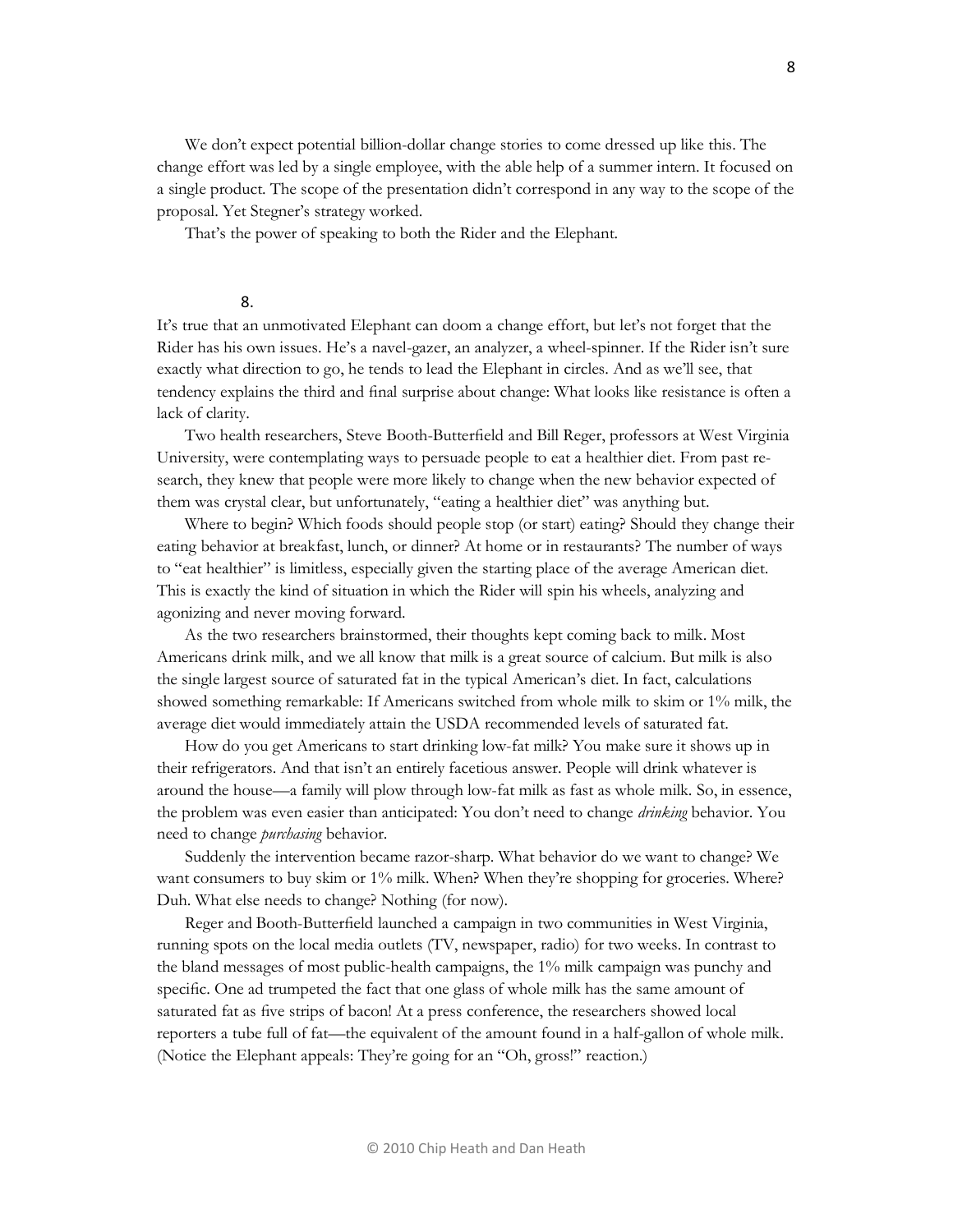Reger and Booth-Butterfield monitored milk sales data at all eight stores in the intervention area. Before the campaign, the market share of low-fat milk was 18 percent. After the campaign, it was 41 percent. Six months later, it held at 35 percent.

This brings us to the final part of the pattern that characterizes successful changes: If you want people to change, you must provide crystal-clear direction.

By now, you can understand the reason this is so important: It's so the Rider doesn't spin his wheels. If you tell people to "act healthier," think of how many ways they can interpret that— imagine their Riders contemplating the options endlessly. (Do I eat more grains and less meat? Or vice versa? Do I start taking vitamins? Would it be a good trade-off if I exercise more and bribe myself with ice cream? Should I switch to Diet Coke, or is the artificial sweetener worse than the calories?)

*What looks like resistance is often a lack of clarity*. Before this study, we might have looked at these West Virginians and concluded they were the kind of people who don't care about their health. But if they were indeed "that kind" of people, why was it so easy to shift their behavior?

If you want people to change, you don't ask them to "act healthier." You say, "Next time you're in the dairy aisle of the grocery store, reach for a jug of 1% milk instead of whole milk."

## 9.

Now you've had a glimpse of the basic three-part framework we will unpack in this book, one that can guide you in any situation where you need to change behavior:

• *Direct the Rider.* What looks like resistance is often a lack of clarity. So provide crystal-clear direction. (Think 1% milk.)

• *Motivate the Elephant.* What looks like laziness is often exhaustion. The Rider can't get his way by force for very long. So it's critical that you engage people's emotional side—get their Elephants on the path and cooperative. (Think of the cookies and radishes study and the boardroom conference table full of gloves.)

• *Shape the Path.* What looks like a people problem is often a situation problem. We call the situation (including the surrounding environment) the "Path." When you shape the Path, you make change more likely, no matter what's happening with the Rider and Elephant. (Think of the effect of shrinking movie popcorn buckets.)

We created this framework to be useful for people who don't have scads of authority or resources. Some people can get their way by fiat. CEOs, for instance, can sell off divisions, hire people, fire people, change incentive systems, merge teams, and so on. Politicians can pass laws or impose punishments to change behavior. The rest of us don't have these tools (though, admittedly, they would make life easier: "Son, if you don't take out the trash tonight, you're fired"). In this book, we don't talk a lot about these structural methods.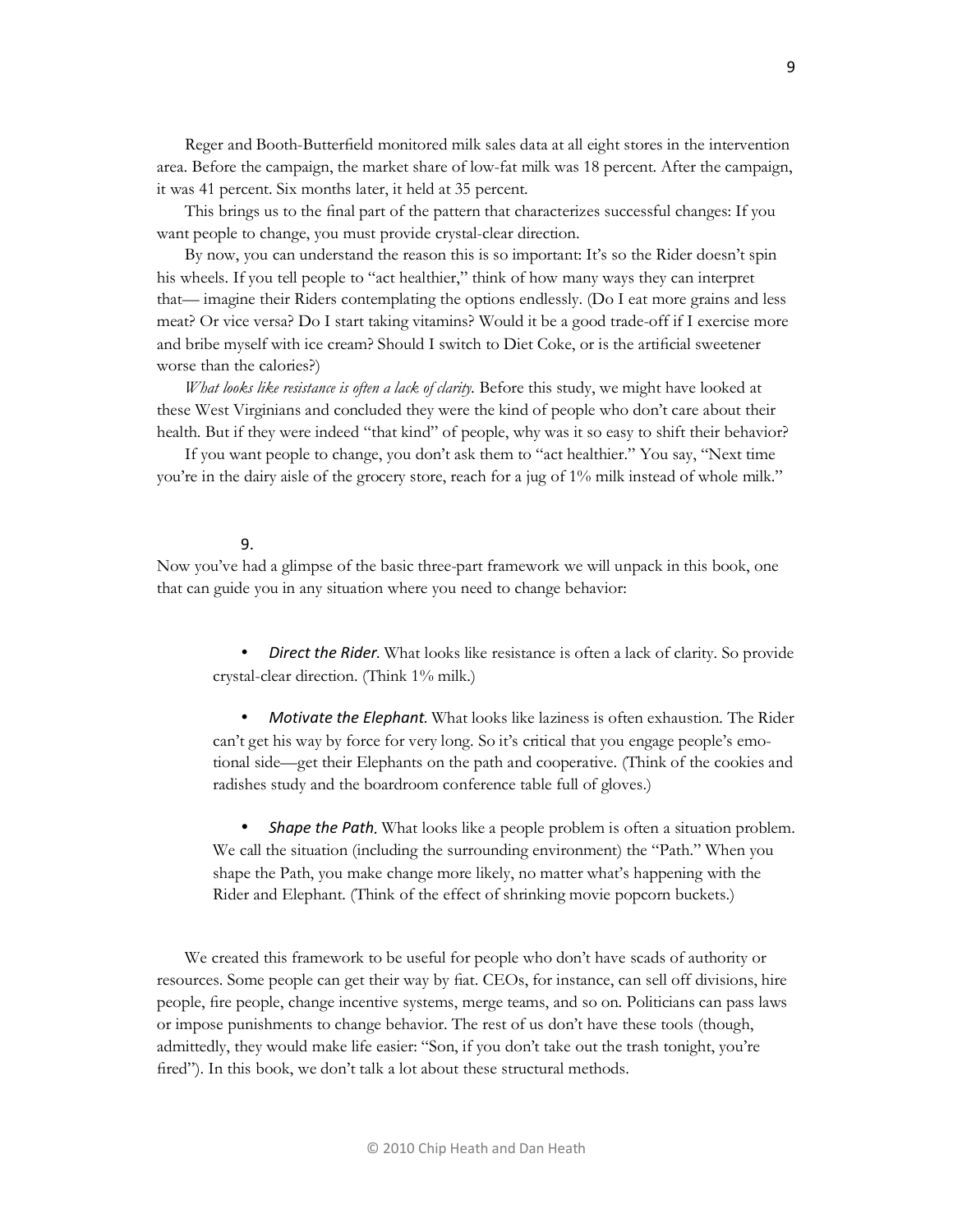As helpful as we hope this framework will be to you, we're well aware, and you should be, too, that this framework is no panacea. For one thing, it's incomplete. We've deliberately left out lots of great thinking on change in the interests of creating a framework that's simple enough to be practical. For another, there's a good reason why change can be difficult: The world doesn't always want what you want. You want to change how others are acting, but they get a vote. You can cajole, influence, inspire, and motivate— but sometimes an employee would rather lose his job than move out of his comfortable routines. Sometimes the alcoholic will want another drink no matter what the consequences.

So we don't promise that we're going to make change easy, but at least we can make it *easier.*  Our goal is to teach you a framework, based on decades of scientific research, that is simple enough to remember and flexible enough to use in many different situations—family, work, community, and otherwise.

To change behavior, you've got to direct the Rider, motivate the Elephant, and shape the Path. If you can do all three at once, dramatic change can happen even if you don't have lots of power or resources behind you. For proof of that, we don't need to look beyond Donald Berwick, a man who changed the face of health care.

### 10.

In 2004, Donald Berwick, a doctor and the CEO of the Institute for Healthcare Improvement (IHI), had some ideas about how to save lives—massive numbers of lives. Researchers at the IHI had analyzed patient care with the kinds of analytical tools used to assess the quality of cars coming off a production line. They discovered that the "defect" rate in health care was as high as 1 in 10—meaning, for example, that 10 percent of patients did not receive their antibiotics in the specified time. This was a shockingly high defect rate—many other industries had managed to achieve performance at levels of 1 error in 1,000 cases (and often far better). Berwick knew that the high medical defect rate meant that tens of thousands of patients were dying every year, unnecessarily.

Berwick's insight was that hospitals could benefit from the same kinds of rigorous process improvements that had worked in other industries. Couldn't a transplant operation be "produced" as consistently and flawlessly as a Toyota Camry?

Berwick's ideas were so well supported by research that they were essentially indisputable, yet little was happening. He certainly had no ability to force any changes on the industry. IHI had only seventy-five employees. But Berwick wasn't deterred.

On December 14, 2004, he gave a speech to a room full of hospital administrators at a large industry convention. He said, "Here is what I think we should do. I think we should save 100,000 lives. And I think we should do that by June 14, 2006—18 months from today. Some is not a number; soon is not a time. Here's the number: 100,000. Here's the time: June 14, 2006—9 a.m."

The crowd was astonished. The goal was daunting. But Berwick was quite serious about his intentions. He and his tiny team set out to do the impossible.

IHI proposed six very specific interventions to save lives. For instance, one asked hospitals to adopt a set of proven procedures for managing patients on ventilators, to prevent them from getting pneumonia, a common cause of unnecessary death. (One of the procedures called for a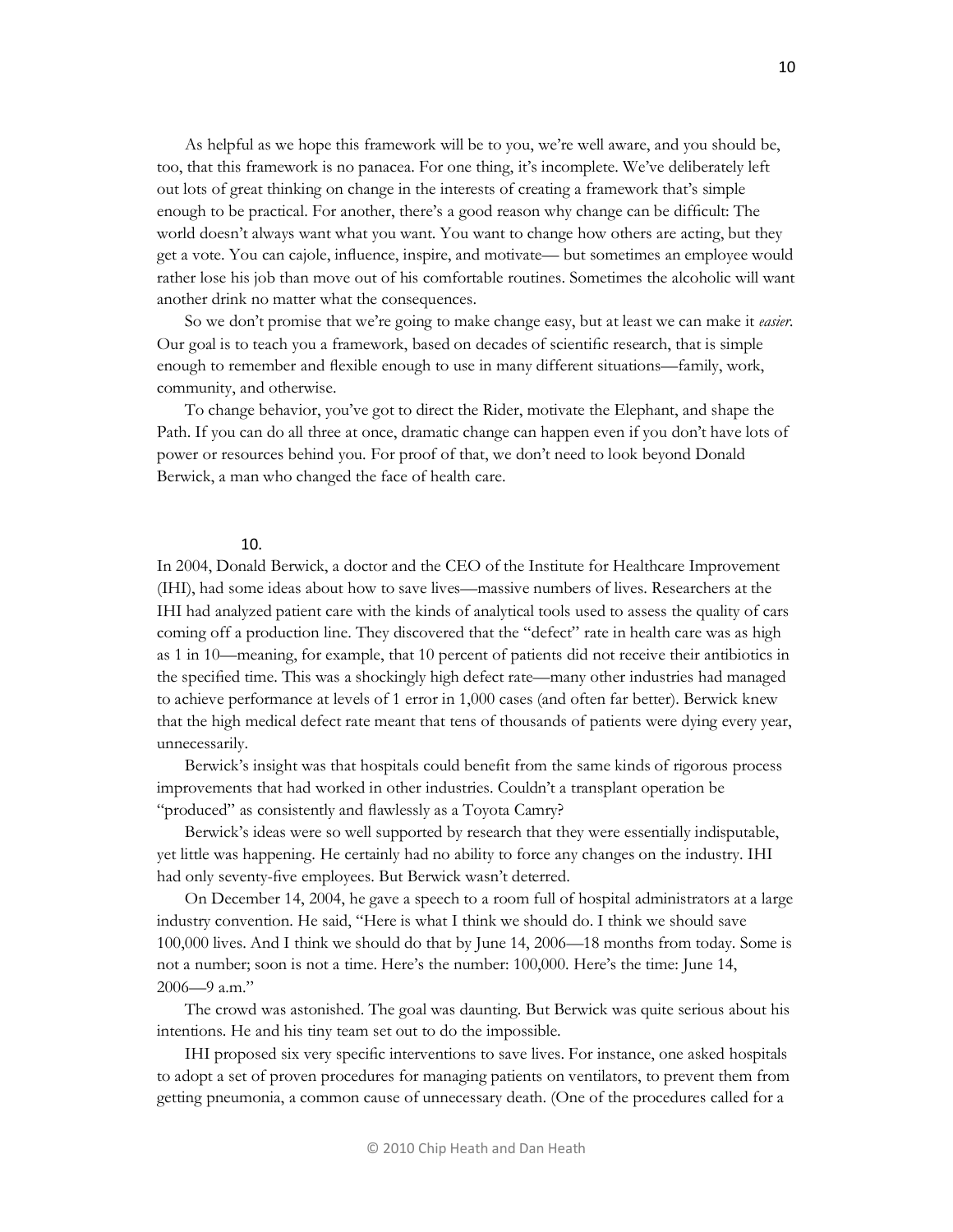patient's head to be elevated between 30 and 45 degrees, so that oral secretions couldn't get into the windpipe.)

Of course, all hospital administrators agreed with the goal to save lives, but the road to that goal was filled with obstacles. For one thing, for a hospital to reduce its "defect rate," it had to acknowledge having a defect rate. In other words, it had to admit that some patients were dying needless deaths. Hospital lawyers were not keen to put this admission on record.

Berwick knew he had to address the hospitals' squeamishness about admitting error. At his December 14 speech, he was joined by the mother of a girl who'd been killed by a medical error. She said, "I'm a little speechless, and I'm a little sad, because I know that if this campaign had been in place four or five years ago, that Josie would be fine.... But, I'm happy, I'm thrilled to be part of this, because I know you can do it, because you have to do it."

Another guest on stage, the chair of the North Carolina State Hospital Association, said: "An awful lot of people for a long time have had their heads in the sand on this issue, and it's time to do the right thing. It's as simple as that."

IHI made joining the campaign easy: It required only a one-page form signed by a hospital CEO. By two months after Berwick's speech, over a thousand hospitals had enrolled. Once a hospital enrolled, the IHI team helped the hospital embrace the new interventions. Team members provided research, step-by-step instruction guides, and training. They arranged conference calls for hospital leaders to share their victories and struggles with one another. They encouraged hospitals with early successes to become "mentors" to hospitals just joining the campaign.

The friction in the system was substantial. Adopting the IHI interventions required hospitals to overcome decades' worth of habits and routines. Many doctors were irritated by the new procedures, which they perceived as constricting. But the adopting hospitals were seeing dramatic results, and their visible successes attracted more hospitals to join the campaign.

Eighteen months later, at the exact moment he'd promised to return—June 14, 2006, at 9 a.m.—Berwick took the stage again to announce the results: "Hospitals enrolled in the 100,000 Lives Campaign have collectively prevented an estimated 122,300 avoidable deaths and, as importantly, have begun to institutionalize new standards of care that will continue to save lives and improve health outcomes into the future."

The crowd was euphoric. Don Berwick, with his 75-person team at IHI, had convinced thousands of hospitals to change their behavior, and collectively, they'd saved 122,300 lives—the equivalent of throwing a life preserver to every man, woman, and child in Ann Arbor, Michigan.

This outcome was the fulfillment of the vision Berwick had articulated as he closed his speech eighteen months earlier, about how the world would look when hospitals achieved the 100,000 lives goal:

"And, we will celebrate. Starting with pizza, and ending with champagne. We will celebrate the importance of what we have undertaken to do, the courage of honesty, the joy of companionship, the cleverness of a field operation, and the results we will achieve. We will celebrate ourselves, because the patients whose lives we save cannot join us, because their names can never be known. Our contribution will be what did not happen to them. And, though they are unknown, we will know that mothers and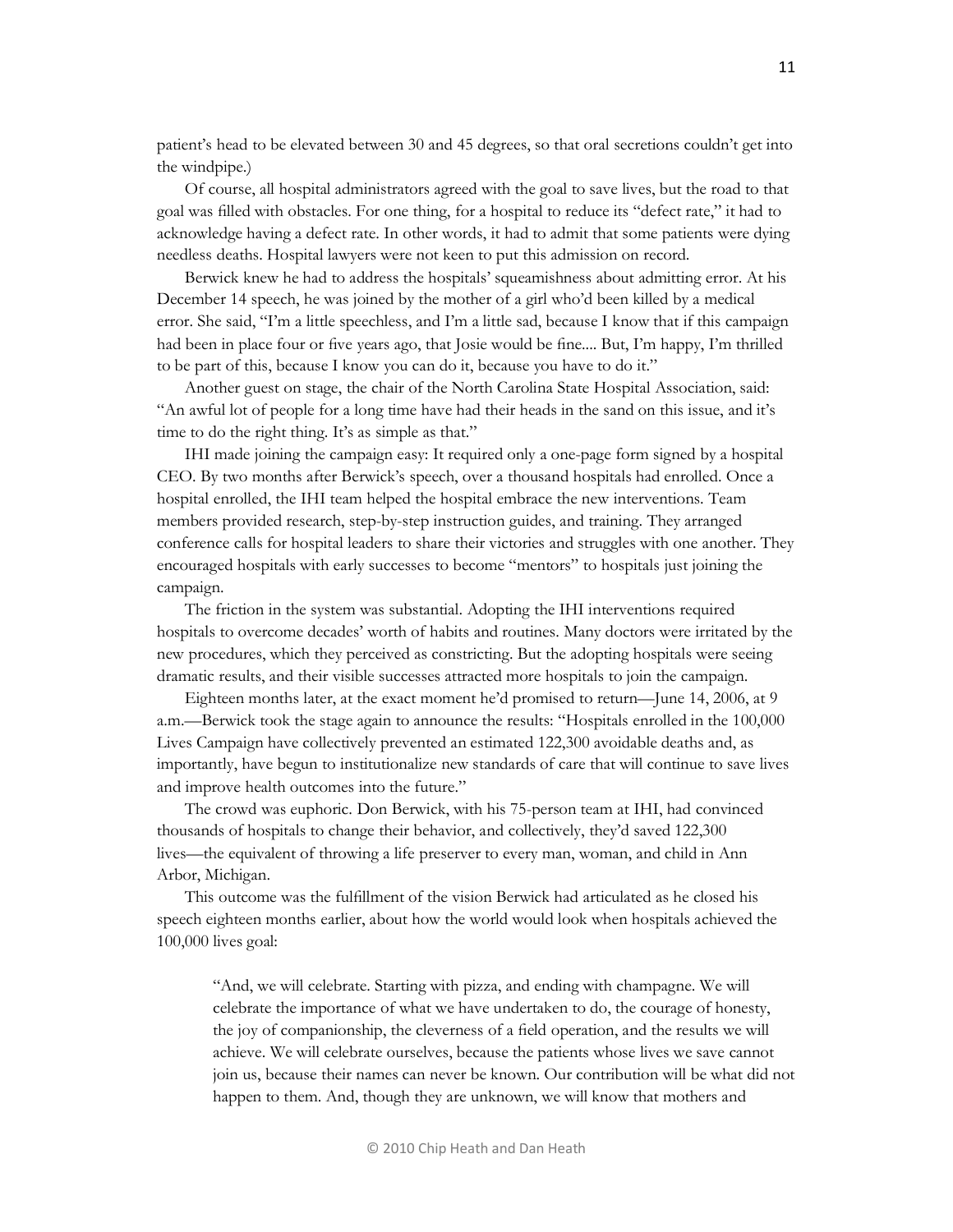fathers are at graduations and weddings they would have missed, and that grandchildren will know grandparents they might never have known, and holidays will be taken, and work completed, and books read, and symphonies heard, and gardens tended that, without our work, would have been only beds of weeds."

#### 11.

Big changes can happen.

Don Berwick and his team catalyzed a change that saved 100,000 lives, yet Berwick himself wielded no power. He couldn't change the law. He couldn't fire hospital leaders who didn't agree with him. He couldn't pay bonuses to hospitals that accepted his proposals.

Berwick had the same tools the rest of us have. First, he directed his audience's Riders. The destination was crystal clear:

*Some is not a number; soon is not a time. Here's the number: 100,000. Here's the time: June 14, 2006—9 a.m.* But that wasn't enough. He had to help hospitals figure out how to get there, and he couldn't simply say, "Try harder." (Remember "act healthier" versus "buy 1% milk.") So he proposed six specific interventions, such as elevating the heads of patients on ventilators, that were known to save lives. By staying laser-focused on these six interventions, Berwick made sure not to exhaust the Riders of his audience with endless behavioral changes.

Second, he motivated his audience's Elephants. He made them *feel* the need for change. Many of the people in the audience already knew the facts, but knowing was not enough. (Remember, knowing wasn't enough for executives at Jon Stegner's company. It took a stack of gloves to get their Elephants engaged.) Berwick had to get beyond knowing, so he brought his audience face-to-face with the mother of the girl who'd been killed by a medical error: "I know that if this campaign had been in place four or five years ago, that Josie would be fine." Berwick was also careful to motivate the people who hadn't been in the room for his presentation. He didn't challenge people to "overhaul medicine" or "bring TQM to health care." He challenged them to save 100,000 lives. That speaks to anyone's Elephant.

Third, he shaped the Path. He made it easier for the hospitals to embrace the change. Think of the one-page enrollment form, the step-by-step instructions, the training, the support groups, the mentors. He was designing an environment that made it more likely for hospital administrators to reform. Berwick also knew that behavior was contagious. He used peer pressure to persuade hospitals to join the campaign. *(Your rival hospital across town just signed on to help save 100,000 lives. Do you really want them to have the moral high ground?)* He also connected people—he matched up people who were struggling to implement the changes with people who had mastered them, almost like the "mentors" found in Alcoholics Anonymous. Berwick was creating a support group for health care reform.

In this book, you'll learn about people like Berwick who've created sweeping change despite having few resources and little structural authority. You'll learn about an entrepreneur who saved his small company by turning his skeptical employees into customer-service zealots; a student fresh out of college who saved an endangered species from extinction; a manager who plotted a way to get his colleague to stop acting like a jerk; and a therapist who reformed a group of child abusers.